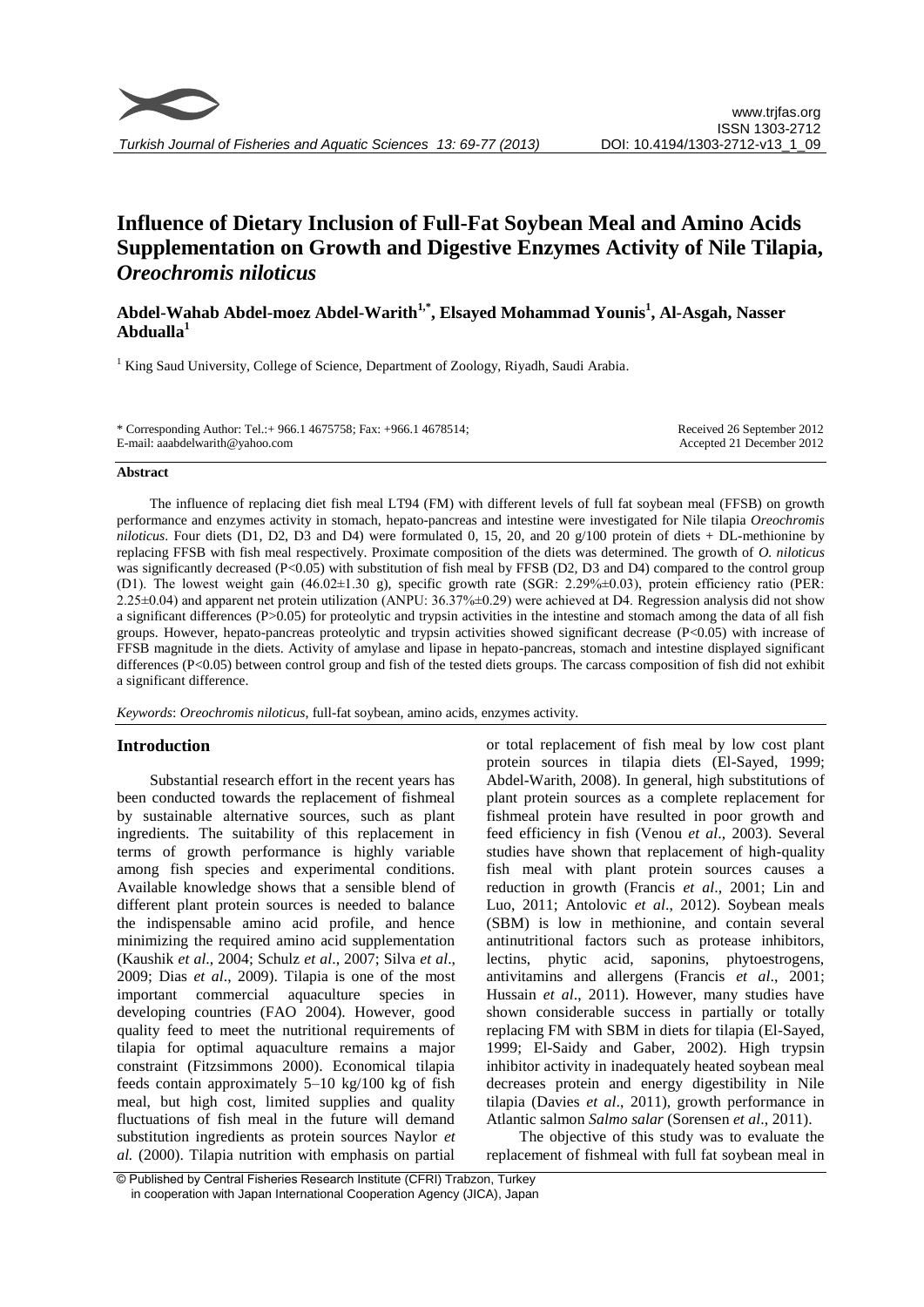balanced diet formulations for tilapia *O. niloticus*. The criteria for assessment included the obvious key nutritional parameters such as growth, feed utilization and carcass composition as well as a comprehensive study to examine the effects of soybean with and without amino acids supplementation. Therefore, to determine the effect of full fat soybean meal inclusion diets on the digestive enzyme proteolytic, trypsin, amylase and lipase activities in intestine, hepatopancreas and stomach of this fish.

#### **Materials and Methods**

## **Experimental System**

Fingerlings of *Oreochromis niloticus* with an average body weight and average body length (n=160, 10.92±2.01 g and 8.7±0.38 cm). The fish were distributed into four equal duplicate groups in eight

glass tanks being 75 litters of water. Water temperature was maintained at 28±1°C by a thermostatically controlled heater, pH values (7.1- 8.0), ammonia (NH<sub>3</sub>) (0.07-0.20 mg/L), nitrite (NO<sub>2</sub>)  $(0.15-0.35 \text{ mg/L})$ , nitrate  $(NO_3)$   $(4.35-5.77 \text{ mg/L})$  and dissolved oxygen (5.3-6.7 mg/L) all parameters were monitored twice a week and remained at acceptable levels.

# **Diet Formulation**

Four approximately diets were formulated for different levels of full fat soybean (FFSB) replacing by fishmeal. Table 1 displays the formulation and proximate composition of control and test diets, and Table 2 shows the essential amino acids as a % of protein for each diet. Four diets (D1, D2, D3 and D4) were formulated 0, 15, 20, and 20 g/100 protein of diets +1% DL-methionine by replacing FFSB with

**Table 1.** Composition and proximate analysis of the control and test diets (g  $100 \text{ g}^{-1}$  dry weight)

| Ingredients                         | D1    | D2 $(1:1)^*$ | D3(1:2) | D4(1:2) |
|-------------------------------------|-------|--------------|---------|---------|
| Fish meal <sup><math>1</math></sup> | 43.00 | 23.00        | 16.00   | 16.00   |
| Full-fat soybean meal <sup>2</sup>  |       | 41.00        | 57.00   | 57.00   |
| Wheat meal <sup>3</sup>             | 32.00 | 20.00        | 17.50   | 16.50   |
| Corn $oil4$                         | 8.77  | 2.30         |         |         |
| Cod liver oil <sup>5</sup>          | 0.70  | 2.90         | 2.50    | 2.50    |
| Vitamin premix <sup>6</sup>         | 2.00  | 2.00         | 2.00    | 2.00    |
| Mineral premix $^7$                 | 1.00  | 1.00         | 1.00    | 1.00    |
| DL-Methionine                       |       |              |         | 1.00    |
| Binder <sup>8</sup>                 | 2.00  | 2.00         | 2.00    | 2.00    |
| $\infty$ -Cellulose <sup>9</sup>    | 10.03 | 4.80         |         |         |
| Proximate composition (% as fed)    |       |              |         |         |
| Moisture                            | 4.23  | 3.25         | 3.85    | 4.05    |
| Protein                             | 36.55 | 35.73        | 35.51   | 36.42   |
| Lipid                               | 14.33 | 15.18        | 14.79   | 14.56   |
| Ash                                 | 7.41  | 7.29         | 8.28    | 8.22    |
| Gross energy MJkg <sup>-1</sup>     | 20.78 | 20.97        | 20.77   | 20.37   |

\* (1:1) rational of replacement fish meal protein : soybeam meal protein in the diets.

<sup>1</sup> Fish meal LT94, Trouw Aquaculture (Nutreco company).

<sup>3</sup> Wheat meal, Kalpro  $S^{TM}$ . Orsan, Paris, France  $4^{4}$ Mazola- pure corn oil

<sup>5</sup>Fish oil- seven pure cod liver oil

 $7$ Mineral premix, Trouw Aquaculture (Nutreco company)

<sup>2</sup> Full fat soybean, Central Soya Michigan, USA.

 $6$  Vitamin premix, Trouw Aquaculture (Nutreco company)  $8$  Carboxymethyl Cellulose (CMC).

<sup>9</sup> Sigma Chemical Co., Poole, Dorset.

**Table 2.** Essential amino acids composition (expressed as % of protein) of the control and test diets fed to *Oreochromis niloticus* and their requirements

|                          | D1   | D2   | D3   | D4   | Tilapia Requirements* |
|--------------------------|------|------|------|------|-----------------------|
| Arginine                 | 5.99 | 5.39 | 5.33 | 5.76 | 4.20                  |
| Histidine                | 2.52 | 2.23 | 2.25 | 2.65 | 1.72                  |
| Isoleucine               | 4.01 | 3.79 | 3.55 | 3.65 | 3.11                  |
| Leucine                  | 6.99 | 6.70 | 6.19 | 6.56 | 3.39                  |
| Lysine                   | 6.03 | 4.83 | 4.62 | 5.30 | 5.12                  |
| Methionine               | 2.22 | 1.80 | 1.33 | 3.29 | 2.69                  |
| Methionine + $C$ ysteine | 2.51 | 2.15 | 1.78 | 3.75 |                       |
| Phenylalanine            | 3.90 | 4.29 | 4.00 | 4.19 | 3.75                  |
| Phenylalanine + Tyrosine | 6.33 | 7.30 | 6.74 | 7.03 |                       |
| Threonine                | 4.36 | 3.79 | 3.38 | 3.84 | 3.75                  |

\* source: Santiago and Lovell (1988).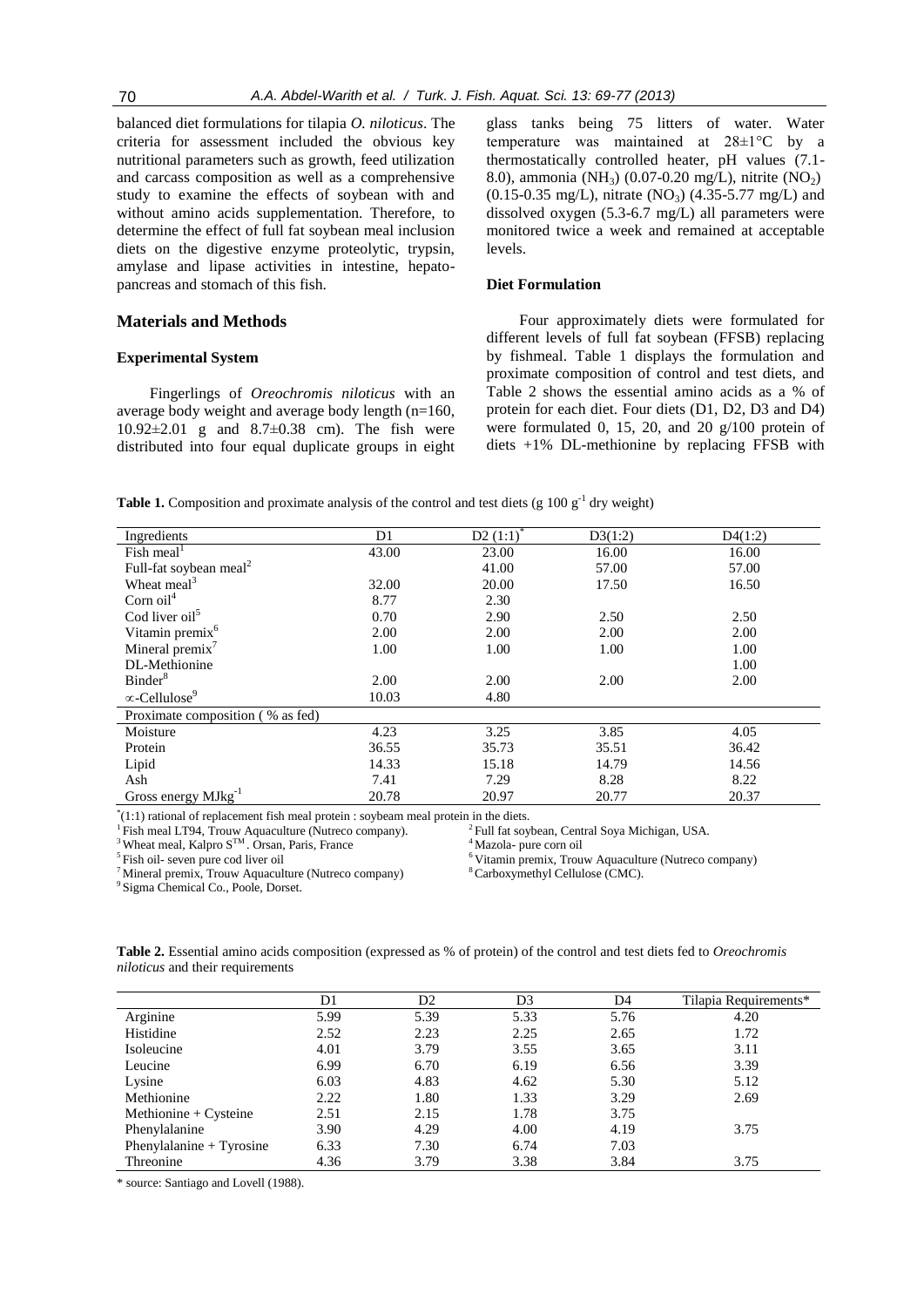fish meal respectively with rational replacement of fish meal protein with full-fat soybean protein 1:1, 1:2 and 1:2 with amino acids supplementation for D2, D3 and D4, respectively.

## **Experimental Procedure**

Fish were weighed fortnightly and fed a ration of 2.25% of body weight by hand twice a day six days a week. The experiment was conducted over a 12-week period and the feed intake adjusted according to the biomass. At the end of the feeding trial, five fish from each group were sacrificed gut, hepato-pancreas and stomach were removed then frozen at -80°C for enzymatic analysis. Also a similar group was killed for carcass composition.

#### **Proximate Composition**

Proximate chemical compositions of diets and fish tissue for moisture, protein, lipid, ash and gross energy were determined according to (AOAC, 1995).

#### **Determination of Amino Acids**

Amino acid analysis was determined using a Dionex electrochemical detector following chromatographic separation. The amino acid profiles are presented in (Table 2).

#### **Determination of Enzymes**

Trypsin activity was assayed in test tubes using benzoyl-Arg-*p-*nitroanilide (BAPNA) as substrate according to Erlanger *et al*. (1961). Total proteolytic activity was measured using the casein hydrolysis method of Kunitz (1947) as modified by Walter (1984). Lipase activity was assayed with the aid of a Sigma diagnostic test-kit. Amylase activity was determined by the starch hydrolysis method according to Tietz (1970).

#### **Statistical Analysis**

The statistical analysis of the data was done using one way analysis of variance (ANOVA) technique. The means were separated by Fisher's LSD test and compared using Duncan's Multiple Range Test (DMRT) as described by Snedecor and Cochran, (1989). Significant differences were defined at  $P <$ 0.05.

#### **Results**

#### **Growth Performance**

Growth performance and feed utilization data for Nile tilapia fed the four diets were designated as D1, D2, D3 and D4 Table 3. There was a significant difference  $(P<0.05)$  between the final average body weights between fish fed the control diet D1 and the other groups. Fish fed the fishmeal (LT94) based control diet demonstrated the highest mean final body weight (72.21 g) resulting in a 7- fold increase in weight from the initial weight. The specific growth rate (SGR%) values further supported this trend, with SGR reduced from 2.62 for the control diet fed fish to 2.33, 2.31 and 2.29 for the fish fed the other three diets which have been presented in Table 3. No mortality was observed during the experimental period and the overall health of the fish appeared normal**.** 

#### **Feed Consumption and Feed Utilization**

The control diet was well accepted by the tilapia, while diets containing the partial replacement of FFSB were less palatable so that fish were fed only 2% of body weight for first six weeks increased to 2.5% for the last six weeks. Mean daily feed intake ranged between 0.93 and  $0.78$ gfish<sup>-1</sup> day<sup>-1</sup>with significant difference  $(P<0.05)$  between control and

**Table 3.** Weight increase, feed consumption, nutritive utilization of *Oreochromis niloticus* fed experimental diets (mean  $\pm$ SD *n=3*)

|                         | D1                         | D <sub>2</sub>             | D3                            | D4                            |
|-------------------------|----------------------------|----------------------------|-------------------------------|-------------------------------|
| Number of fish          | 40                         | 40                         | 40                            | 40                            |
| Mean initial weight (g) | $10.93 \pm 2.07$           | $10.9 \pm 2.03$            | $10.91 \pm 2.09$              | $10.93 \pm 1.86$              |
| Mean final weight (g)   | $72.21 \pm 4.16^b$         | $58.25 \pm 1.55^{\circ}$   | $57.48 \pm 1.74$ <sup>a</sup> | $56.95 \pm 1.29^{\mathrm{a}}$ |
| Mean weight gain (g)    | $61.28\pm4.18^{b}$         | $47.35 \pm 1.60^a$         | $46.57 \pm 1.71$ <sup>a</sup> | $46.02 \pm 1.30^a$            |
| Mean daily feed Intake  | $0.93 \pm 0.04^b$          | $0.80 \pm 0.02^{\text{a}}$ | $0.80 \pm 0.01^{\text{a}}$    | $0.78 \pm 0.01^{\text{a}}$    |
| $(gfish^{-1} d^{-1})$   |                            |                            |                               |                               |
| $SGR (\%)^1$            | $2.62 \pm 0.08^b$          | $2.33 \pm 0.04^a$          | $2.31 \pm 0.04^a$             | $2.29 \pm 0.03^{\text{a}}$    |
| FCR <sup>2</sup>        | $1.09 \pm 0.02^{\text{a}}$ | $1.22 \pm 0.02^b$          | $1.24 \pm 0.03^b$             | $1.22 \pm 0.01^{\circ}$       |
| PER <sup>3</sup>        | $2.50\pm0.05^{\rm b}$      | $2.30 \pm 0.02^a$          | $2.28 \pm 0.03^{\text{a}}$    | $2.25 \pm 0.04^a$             |
| ANPU $(%)^4$            | $43.92\pm0.75^{\rm b}$     | $38.28 \pm 0.39^a$         | $36.97 \pm 0.69^{\mathrm{a}}$ | $36.37 \pm 0.29^{\mathrm{a}}$ |

Values in the same row with the same superscript are not significantly different (P>0.05).

<sup>1</sup> SGR: [Ln final bw (g) - Ln initial bw (g)]/feeding days  $\times$ 100.

<sup>2</sup> FCR: feed intake (g)/body weight gain (g).

3 PER: body weight gain (g)/protein intake (g).

<sup>4</sup> ANPU (%) = (% final body protein  $\times$  final body weight) - (% initial body protein  $\times$  initial body weight) / total protein intake (g)  $\times$  100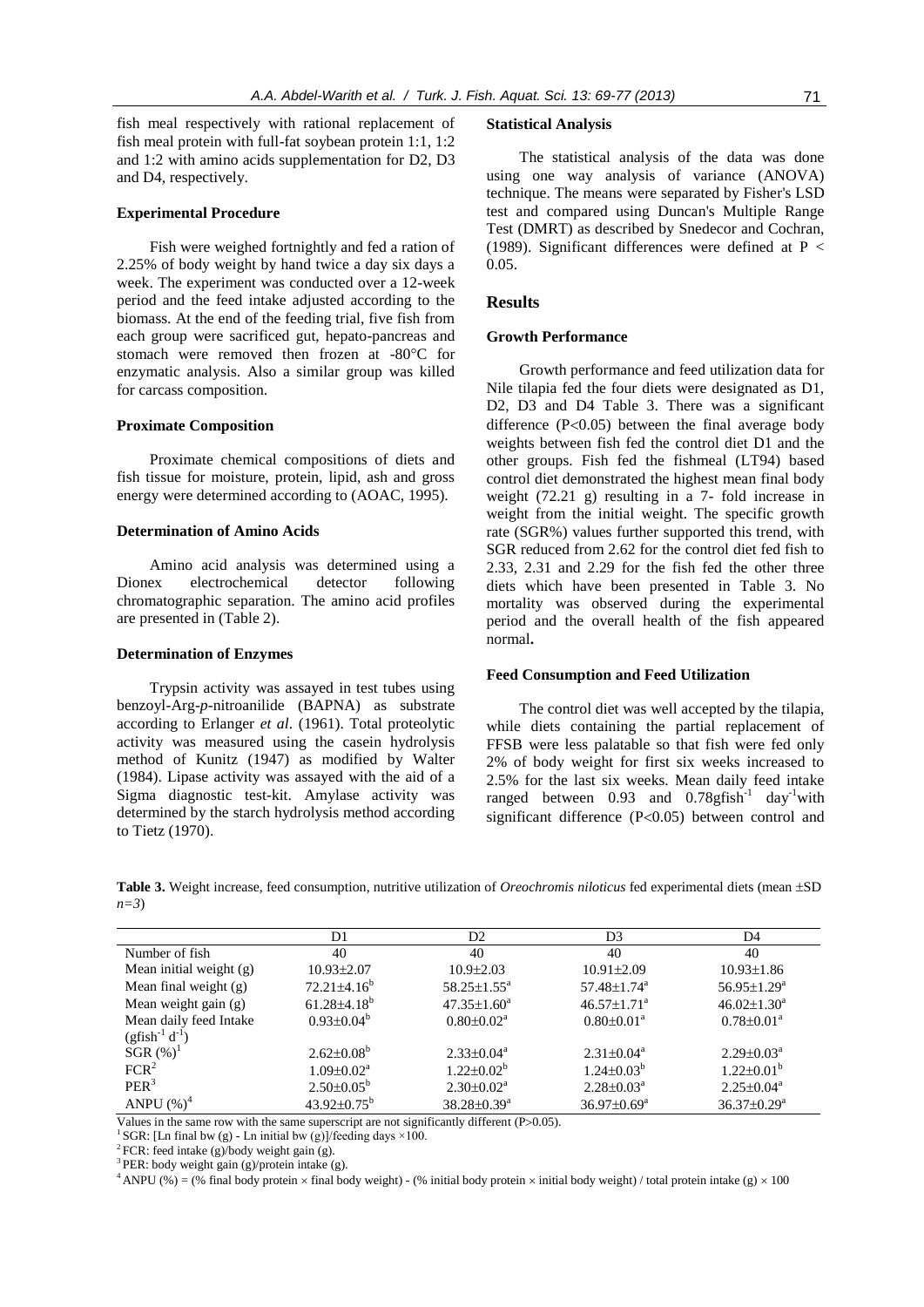other groups. There was a noticeable effect of the dietary inclusion of alternative protein sources on feed intake (Table 3). Feed intake for tilapia fed on control diet containing the highest amount of fishmeal was significantly better than those observed for fish fed diets including FFSB even with amino acid supplementation. FCR values also differed significantly  $(P<0.05)$  between the control group and fish fed on diets containing FFSB. Protein efficiency ratio (PER) was noticeably different between treatments and supported the same trend. The fish fed the control diet displayed superior PER (2.50) while fish receiving the different levels of FFSB exhibited PER of 2.30, 2.28 and 2.25. Apparent net protein utilization (ANPU%) values also showed reduction when fishmeal was replaced by the FFSB source. These values ranged from 43.92 to 36.37 (Table 3).

Essential amino acids profile of the experimental diets shows a declining value for most amino acids with each FFSB increment in the diets. However, the diet supplemented with 1% DL-methionine showed the closest values to the control diet (Table 2). This was especially apparent for the total sulphur amino acids (Met+Cys) which showed 2.51 for the control diet while tilapia have a requirement for methionine of 2.69%. The other diets containing different levels of FFSB showed methionine deficiency while, diet containing 1% DL-methionine showed the highest methionine value which was 3.75, sufficient for tilapia requirement of methionine. Lysine also support this trend which has improved the lysine deficiency found in diets including 15 and 20 g/100g protein of FFSB in diet without methionine supplementation which resulted in 4.83 and 4.62% of protein respectively. Whereas, the requirements was 5.12, and these results have been listed in Table 2.

#### **Fish Body Composition**

Initial and final carcass composition of the fish fed the experimental diets is presented in Table 4. The final carcass composition showed little significant variation of their proximate composition as a result of the diet formulations. Fish fed the fishmeal based control diet and different levels of FFSB diets did not yield any variations in the moisture, protein content (P>0.05) but was a significant reduction in percentage lipid from 9.70 to 8.88% on the higher FFSB diets, whilst ash content showed slight differences among groups (Table 4).

#### **Gastro-Intestinal Enzyme Activity**

Table 5 shows total proteolytic, trypsin, amylase and lipase activities in the intestine, hepato-pancreas and stomach. Total proteolytic (sum of pHs 1.5, 3, 4, 7, 8.5, 9, and 10) activity of the intestine was higher than the activity in the hepato-pancreas and stomach and ranged between  $7.92$  to  $10.45$  µg tyrosine minute <sup>1</sup> mg<sup>-1</sup> protein. However, average proteolytic activity among fish fed the four experimental diets did not show any significant differences  $(P>0.05)$  for the intestine and stomach (Table 5). hepato-pancreas proteolytic activity was lower than stomach activity, and the mean of proteolytic activity showed a significant difference  $(P<0.05)$  among fish fed the control diet and test diets. Fish fed on control diet and D 2 showed similar results 0.57 and 0.50  $\mu$ g tyrosine<sup>-1</sup> minute<sup>-1</sup> mg<sup>-1</sup> protein respectively, however, fish fed D3 and D4 showed a significant difference  $(P<0.05)$ between these groups and control diets 0.26 and 0.18 respectively. Figure 1 shows the enzymatic activity determined at different pHs for tilapia fed control and test diets. For the intestine, the higher proteolytic activity was at neutral and alkaline pHs, whereas only very low activity was shown at acidic pH. However, hepato-pancreas proteolytic activity was appreciably higher at alkaline pHs only for control and D2, whereas D3 and D4 showed lower values for all pHs. In contrast, higher proteolytic activity was observed at acidic pH whereas, the lower values were observed at alkaline pH (Figure 1) in the stomach. Moreover, trypsin activity was also observed to be higher in the intestine than the hepato-pancreas, but did not show any significant differences  $(P>0.05)$  among groups. However, in the hepato-pancreas , trypsin activity was significantly higher  $(P<0.05)$  in fish fed control diet 10.44 µg tyrosine minute<sup>-1</sup> mg<sup>-1</sup> protein than in fish fed on D3 and D4 (2.95) and 1.43) respectively, whereas fish fed on D2 and control diet did not show significant differences. Therefore, amylase activity showed higher values in hepato-pancreas than in intestine and stomach (Table 5).

The highest amylase activity was observed in hepato-pancreas of fish fed the control diet (4.99) followed by that of fish fed on D 2 (3.98). Fish fed D 3 and 4 had lower amounts of amylase (2.76 and 3.18 respectively). Only a small amount of amylase activity was detected in the intestine and stomach (Table 5). For intestinal lipase activity the lowest

**Table 4.** Body composition of *O. niloticus* fed graded levels of FFSB (mean  $\pm$  SD  $n=3$ )

|                | Initial fish |                               | D2                           | D3                            | D4                           |
|----------------|--------------|-------------------------------|------------------------------|-------------------------------|------------------------------|
| Number of fish | 20           | 10                            | 10                           | 10                            | 10                           |
| Moisture       | 72.35        | $69.31 \pm 2.89$ <sup>a</sup> | $70.82 \pm 1.20^a$           | $71.28 \pm 0.91$ <sup>a</sup> | $71.73 \pm 2.35^{\text{a}}$  |
| Protein        | 12.11        | $16.72 \pm 1.68^a$            | $15.79 \pm 0.40^a$           | $15.45 \pm 0.36^a$            | $15.39 \pm 1.10^a$           |
| Lipid          | 7.96         | $9.70\pm0.61^{\circ}$         | $9.64{\pm}0.89^{\text{ab}}$  | $8.76 \pm 0.96^a$             | $8.88 \pm 0.69^a$            |
| Ash            | 2.85         | $3.55 \pm 0.40^a$             | $3.47 \pm 0.32$ <sup>a</sup> | $3.71 \pm 0.15^a$             | $3.52 \pm 0.28$ <sup>a</sup> |

Values in the same row with the same superscript are not significantly different  $(P>0.05)$ .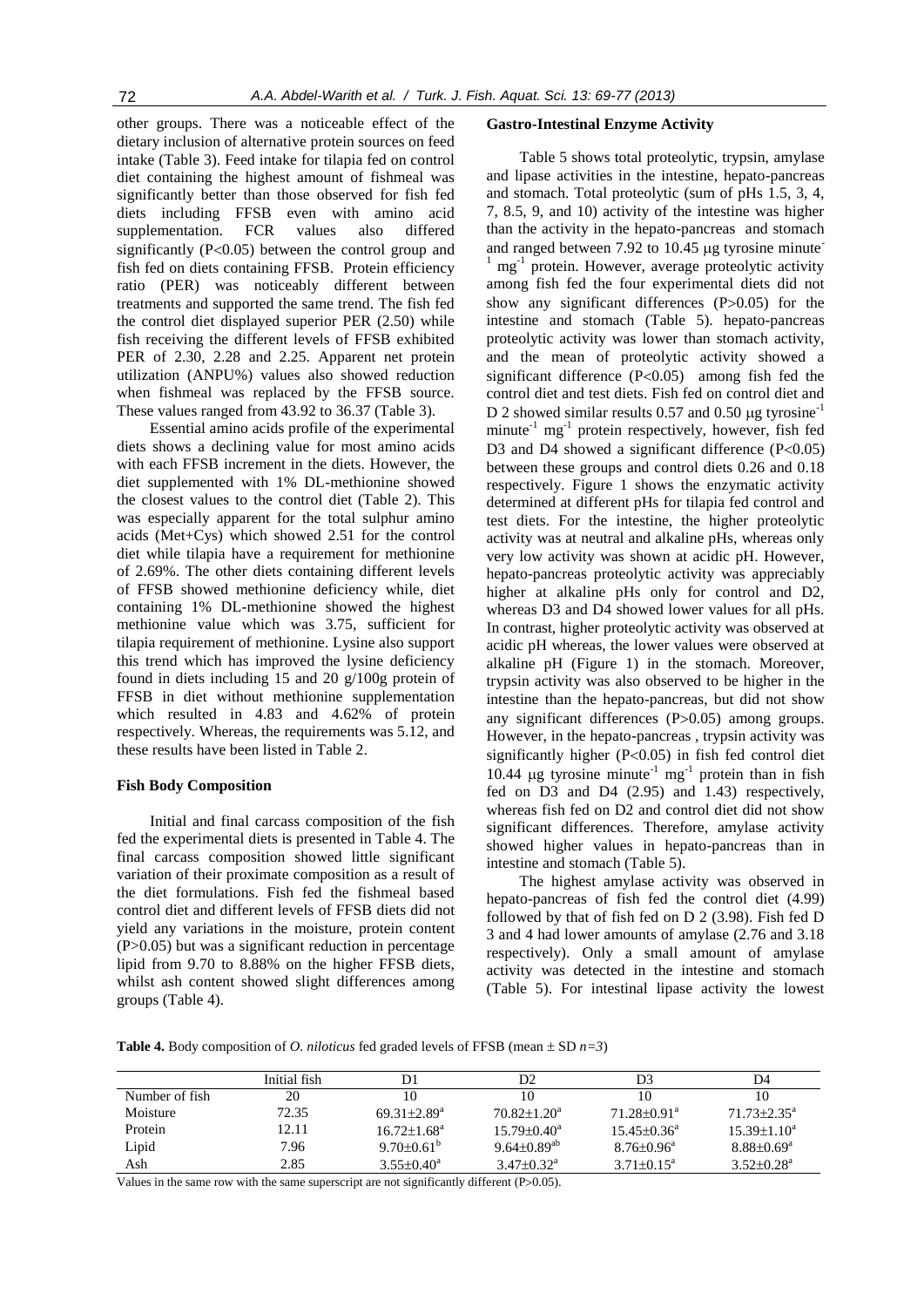|                 | No. of<br>fish | Pro.<br>(mean)                | Pro. Sum of pHs <sup>*</sup><br>$(\mu g$ tyrosine/min/mg<br>protein) | Tr. $(\mu g)$<br>tyrosine/min/mg<br>protein) | Am. $(\mu g)$<br>maltose/ml/min) | Li. Sigma/Tietz/<br>unit/L)/min/ml |
|-----------------|----------------|-------------------------------|----------------------------------------------------------------------|----------------------------------------------|----------------------------------|------------------------------------|
| Intestine       |                |                               |                                                                      |                                              |                                  |                                    |
| D1              | 5              | $1.13 \pm 0.71$ <sup>a</sup>  | 7.92                                                                 | $17.94 \pm 3.37^{\text{a}}$                  | $0.80 \pm 0.21$ <sup>ab</sup>    | $1.74 \pm 0.62^b$                  |
| D2              | 5              | $1.41 \pm 0.78$ <sup>a</sup>  | 9.90                                                                 | $17.90 \pm 1.96^a$                           | $0.79 \pm 0.28$ <sup>ab</sup>    | $1.78 \pm 0.72^b$                  |
| D <sub>3</sub>  | 5              | $1.39 \pm 0.88$ <sup>a</sup>  | 9.74                                                                 | $17.82{\pm}4.45^a$                           | $0.65 \pm 0.04^a$                | $1.67 \pm 0.36^b$                  |
| D <sub>4</sub>  | 5              | $1.49 \pm 1.04^a$             | 10.45                                                                | $17.80 \pm 2.58$ <sup>a</sup>                | $0.83 \pm 0.12^b$                | $0.95 \pm 0.30^a$                  |
| hepato-pancreas |                |                               |                                                                      |                                              |                                  |                                    |
| D1              | 5              | $0.57 \pm 0.30$ <sup>c</sup>  | 3.98                                                                 | $10.44\pm6.20^b$                             | $4.99 \pm 0.79^b$                | $1.18 \pm 0.30$ <sup>c</sup>       |
| D <sub>2</sub>  | 5              | $0.50 \pm 0.29$ <sup>bc</sup> | 3.47                                                                 | $9.05 \pm 8.31^b$                            | $3.98 \pm 1.62^{ab}$             | $0.66 \pm 0.33^{b}$                |
| D <sub>3</sub>  | 5              | $0.26 \pm 0.04^{ab}$          | 1.83                                                                 | $2.95 \pm 1.72^a$                            | $2.76 \pm 1.35^a$                | $0.44 \pm 0.25^{ab}$               |
| D <sub>4</sub>  | 5              | $0.18 \pm 0.02^a$             | 1.25                                                                 | $1.43 \pm 0.37$ <sup>a</sup>                 | $3.18 \pm 1.32^a$                | $0.26 \pm 0.19^a$                  |
| Stomach         |                |                               |                                                                      |                                              |                                  |                                    |
| D1              | 5              | $0.68 \pm 0.36^a$             | 4.76                                                                 | ND                                           | $0.59 \pm 0.06^{ab}$             | ND                                 |
| D2              | 5              | $0.70 \pm 0.42^{\text{a}}$    | 4.92                                                                 | ND                                           | $0.64 \pm 0.08^b$                | ND                                 |
| D <sub>3</sub>  | 5              | $0.77 \pm 0.39^{\text{a}}$    | 5.40                                                                 | ND                                           | $0.52 \pm 0.12^a$                | ND.                                |
| D <sub>4</sub>  | 5              | $0.63 \pm 0.58$ <sup>a</sup>  | 4.38                                                                 | <b>ND</b>                                    | $0.67 \pm 0.15^b$                | ND                                 |

**Table 5.** Total proteolytic (Pro), trypsin (Tr), amylase (Am) and lipase (Li) activities in intestine, hepato-pancreas and stomach of *O. niloticus* fed control and test diets determined at 37°C (mean  $\pm$ SD *n*=3)

Values in the same column with the same superscript are not significant ( $P > 0.05$ ).

ND: not detected

\*: Total proteolytic activity was obtained as the sum of those determined at pH 1.5, 3, 4, 7, 8.5, 9, and 10.

Total proteolytic activity was obtained as the sum of those determined at pH  $1.5$ ,  $3$ ,  $4$ ,  $7$ ,  $8.5$ ,  $9$ , and  $10$ .

Proteolytic activity was expressed as the amount of tyrosine (µg) digested by 100µl of enzyme solution /minute/mg protein at acid, natural and alkaline pHs at 37°C.

Trypsin activity was expressed as the amount of tyrosine (µg) liberated by 0.5ml of enzyme extract per minutes /mg protein at 37°C.

Amylase activity was expressed as the amount of maltose liberated by 50ul of enzyme extract /minute/ml at 37°C.

Lipase activity was expressed as the amount of fatty acids neutralized by 0.05 NaOH liberated by 1ml enzyme solution /minute at 37°C.



**Figure 1.** Total proteolytic activity in intestine, hepato-pancreas and stomach in tilapia fed different levels of FFSB (Top) is total proteolytic activity (PA) for control and test diets, (Bottom) is average PA affected by different pHs (mean values  $\pm$ SD  $n=3$ ).

level was observed in fish fed D 4 (0.95) followed by D3 (1.67) whereas fish fed control diet and D2 showed slightly higher values (1.74 and 1.78 respectively) (Table 5). hepato-pancreas lipase

activity was significantly  $(P<0.05)$  higher in fish fed the control diet 1.18 whereas fish fed on diets 2, 3, and 4 exhibited low values 0.66, 0.44, and 0.26 respectively.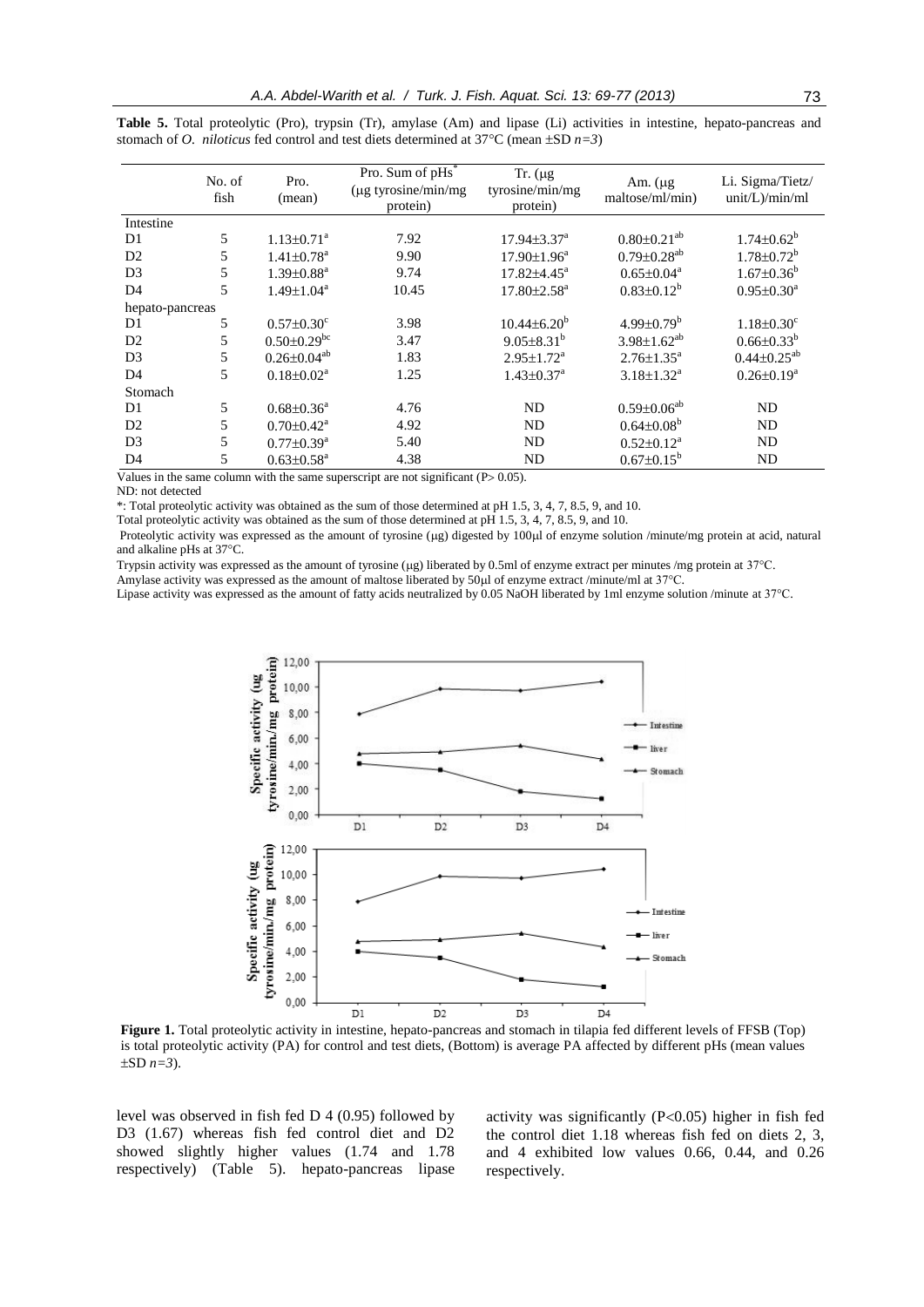## **Discussion**

The findings of the present study, the results exhibit that plant protein sources such as full fat soybean are unable to substitute 15g/100 protein of a high quality fishmeal protein in the diets of Nile tilapia *O. niloticus*. Growth and feed utilization decreased with diet (D2, D3 and D4) which contain 15 or more of the total protein from fishmeal was substituted with the full fat soybean meal these might be the ration of replaced is high also, these diets contain amino acids lower than the minimum requirements of this fish. These results were in agreement with data obtained by Santigosa *el al*. (2008) they reported that replacement of fish meal by plant proteins caused a decrease in growth in both trout *Oncorhynchus mykiss* and sea bream *Sparus aurata*. Additionally, tilapia fed with D4 (FFSB with DL-methionine supplementation) did not show any improvement in the growth performance compared to the unsupplemented diet these might be the amount of amino acids supplemented to diet 4 is not sufficient to enhance the growth. Similar findings were also reported by Davies and Morris, (1997). We are view that supplemented crystalline amino acids might not be efficiently utilized by Nile tilapia due to the presence of several anti-nutritional factors limited dietary amino acid utilization. A similar results were obtained by Luo *et al*. (2006), they reported that *Oncorhynchus mykiss*, fed on diets containing solvent extracted cotton seed meal up to 75% (SCSM75), declined the growth performance when the dietary lysine levels were lower than 21.1  $g / kg^{-1}$ ). Other investigations have suggested that weight gain, feed conversion ratio, protein efficiency ratio and protein digestibility in hybrid tilapia (*O. niloticus O. aureus*) can be supported by diets containing full-fat soybean and defatted soybean levels up to 30% replacement of fishmeal (Shiau *et al*., 1990). Therefore, Abdel-Warith (2008) concluded that Nile tilapia is able to utilize plant protein based diets from different types of soybeans (SPC, SF, SBM and FFSB) up to 50% of total protein in the diets. In addition, Antolovic *et al*. (2012) reported that, inclusion of soybean meal up to 34% in saddled bream diets did not affect the growth rate when compared with the control diet containing 84% fish meal. In accordance to results obtained by (El-Saidy and Gaber, 2002) they demonstrated that soybean meal supplementation with 10 g/kg methionine and 0.5 g/kg lysine could replace total FM protein in Nile tilapia diets these due to the high amino acids supplementation. Imbalanced dietary amino acid could affect the digestion, absorption and metabolism of these nutrients also can occurs inadequate between digested protein and crystalline amino acids (Aragao *et al*., 2004; Dabrowski *et al*., 2007). In the present study, the poor performance might be associated with the high substitution of plant proteins is an imbalance of nutrients, especially protein composition. This may

be related to a less adequate dietary amino acid profile when FFSB is added to the formula as this latter ingredient is considered deficient in both lysine and methionine. The data obtained with tilapia in this study indicated that methionine supplementation was insufficient to improve the protein quality.

Therefore, certain anti-nutritional factors (ANF's) are also known to specifically interfere with the digestive enzymes in the gastro-intestinal tract and associated organs such as the hepato-pancreas and pancreas thereby suppressing digestion and absorption. Furthermore, in relation to the present study a decrease in growth rate was observed in all fish fed FFSB diets when compared with the fishmeal reference diet.

Investigations of digestive enzyme activities constitute an essential aspect of understanding the physiology of the digestive tract and the nutritional requirements of specific stages of development (Le Moullac *et al*., 1997). Present study, in which we observed a high amount of proteolytic actually present in the intestine and stomach compared to the hepatopancreas.

Protease inhibitors are common anti-nutrient substances in many plant derived nutritional staff of potential value, especially the legumes (Norton, 1991). Also protease inhibitors particularly in oil seeds are known to decrease the growth performance in fish (Liener, 1994; Sriket *et al*., 2011). However, Kuz`mina (1990) observed a high proteolytic potential in non-carnivorous fish. This may be understood, on the basis that plant proteins are more difficult to digest by fish compared to animal protein and fish meal. Moyano *et al*. (1999) demonstrated that *O. niloticus* displayed a more sensitivity to protease inhibitors present in defatted soybean meal, corn gluten meal and wheat bran on alkaline protease activity than sea bream *Sparus aurata* and African sole *Solea senegalensis*. Only minor activity at acidic pH was detected in the intestine and hepato-pancreas whereas a high amount was actually observed in the stomach. It was interesting that the hepato-pancreas showed the lowest amount of protease at acidic pH due possibly to the fact that there are some intracellular enzymes with an optimal acidic pH (Kuz`mina, 1990). Data in the present study were also in agreement with (El-Beltagy, 2004) who reported that the partially purified acidic protease had the highest activity at pH 2.5 and it then decreased with increasing of pH. These related to the acidity in the stomach also causes lysis of plant cell walls in macrophyte feeding fish such as tilapia. Hydrolysis of the cell walls by HCl, facilitated by partial crushing of the ingested material by pharyngeal teeth, allows the plant cell contents to be subjected to the actions of the proteolytic enzymes (De Silva and Anderson, 1998). In contrast, at alkaline pHs intestine and hepatopancreas both showed a higher proteolytic activity.

The present findings agree with results observed by Moyano *et al*. (1999) who reported that the high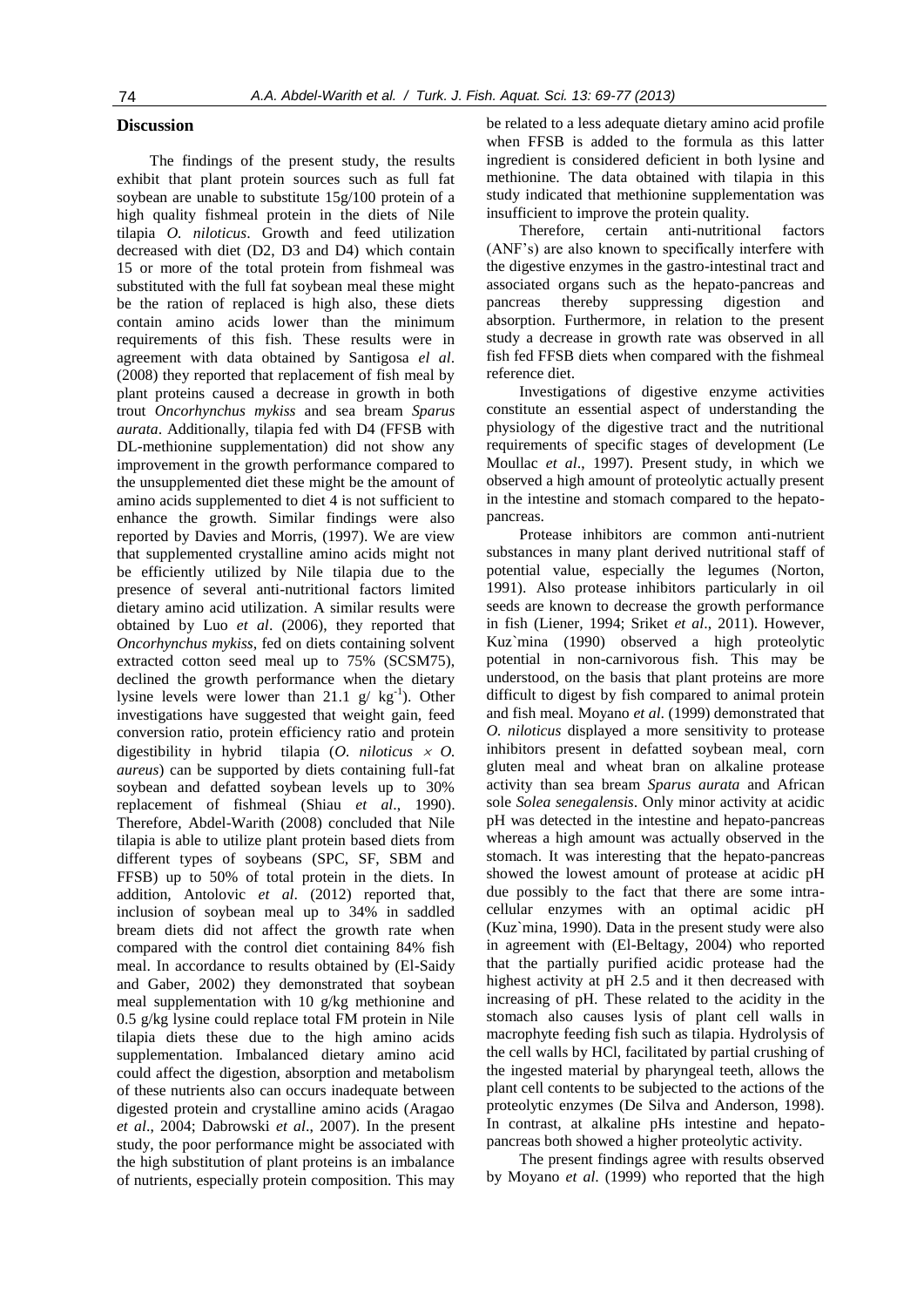sensitivity for protease activity in the digestive tract of tilapia were optimum at alkaline pH. On the other hand, Hidalgo *et al*. (1999) reported that the proteolytic activity in the digestive tract of eel was detected at an acidic pH (pH 1.5) however trout showed opposite results which were more active at alkaline pHs. These variations between tilapia and other species might due to the construction of digestive tract and nutritional habits. However, in the present work, the optimum protease activity was recorded in different organs which showed a different activity i.e. for intestine and hepato-pancreas, optimum pH ranged between 7.0-8.5, stomach 1.5-3.0 in tilapia. However, in the thick walled muscular stomach such as in the African catfish the pH is fairly high, around 4 (Uys and Hecht, 1987). Therefore, present results have demonstrated that the higher enzymatic activity at pH 8.5 than at 7.0 for tilapia agree with other species such as carp, trout, and sea bream (Hidalgo *et al*., 1999). The detected results at high alkaline pHs (9.0 and 10.0) might be attributed to alkaline protease having carboxypeptidase, elastase or collagenase-like activities.

The study on this species can be seen that quite sensitive to the amount of trypsin inhibitor in intestine and hepato-pancreas. Generally a considerable reduction of trypsin activities was found in the hepato-pancreas for tilapia fed high inclusion levels of FFSB. In agreement with these findings (Robaina *et al*., 1995) observed that gilthead sea bream fed diets containing soybean meal showed a reduction in trypsin activity and protein digestibility when substitution levels increased.

The amylase activities in various organs (intestine, hepato-pancreas and stomach) also varied for tilapia in this study. The higher levels were shown in the hepato-pancreas rather than intestine and stomach. However, amylase activity in hepatopancreas was affected in fish fed high FFSB inclusion levels in diet formulation for tilapia. The low amount of amylase in the stomach indicates that very little starch is digested before the food reaches the foregut. This supports the findings of other authors (Uys and Hecht, 1987). Al-Owafeir (1999) reported that  $\alpha$ amylase activity was present in Nile tilapia, may indicated that Nile tilapia is more adapted to utilization and digestion of carbohydrate more than in the African catfish. In contrast, (Santigosa *et al*., 2008) reported that the replacement of fish meal by plant protein did not affect  $\alpha$ -amylase activity in both trout and sea bream. These variations are due to (feeding habits) carnivores, omnivorous fish and diets formulation. Tengjaroenkul *et al*. (2000) suggested that lipolytic activity in *O. niloticus* is definitely present, and occurs mainly in the anterior half of the intestinal tract. The relatively restricted distribution of lipase enzyme in the Nile tilapia may be due to the fact that lipase activity is lowest in herbivorous fish (Opuszynski and Shireman, 1995), related to the low fat content in plant materials naturally consumed by tilapia. Das and Tripathi, (1991) reported that lipase activity was generally highest in the hepatopancreas of both the adult and fingerling grass carp *Ctenopharyngodon idella.* This latter study supported the present findings, which found lipase activity was present in intestine and hepato-pancreas for tilapia, therefore, the amount of lipase was decreased by the substitution of FFSB. In contrary, Lipase activity is almost non-existent in the stomach, and in the intestine the principal site for lipase is the mucosal layer.

In conclusion, the investigation has demonstrated that tilapia is unable to grow fairly effectively with high replacement of the fishmeal component of the diet with full fat soybean meal. Growth was appreciably compromized and feed utilization was much lower than the control diet group of fish. The physiological processes of digestion were noticeably impaired and specific gastro-intestinal enzymes were affected by the change in diet composition. So, future investigation should focused to use these ingredients with supplementation highly amount of amino acids, phosphorus, phytase and some enzymes to improve the performances of plant protein such as oil seeds.

# **Acknowledgments**

This project was supported by the Research Center, College of Science, King Saud University.

# **References**

- Abdel-Warith A.A. 2008. Using different types of soybean meals as protein sources replace fishmeal in diets for monosex Nile tilapia (*Oreochromis niloticus*). Journal of Mansoura University for Agriculture Science, 33(7): 4849-4861.
- Al-Owafeir, M. 1999. The effect of dietary saponin and tannin on growth performance and digestion in *O. niloticus* and *Clarias gariepinus*. PhD thesis, Stirling: University of Stirling, Institute of Aquaculture, UK, 220 pp.
- Antolovic, N., Kozul, V., Antolovic, M. and Bolotin, J. 2012. Effects of partial replacement of fish meal by soybean meal on growth of juvenile saddled bream (Sparidae). Turkish Journal of Fisheries and Aquatic Sciences, 12: 247-252.
- AOAC 1995. Official Methods of Analysis, 15th edition,. Association of Official Analytical Chemists, Washington DC., 1094 pp.
- Aragao, C., ConceiCao, L.E.C., Martins, D., Rønnestadc, I., Gomes, E. and Dinis, M.T. 2004. A balanced dietary amino acid profile improves amino acid retention in post-larval Senegalese sole *Solea senegalensis*. Aquaculture, 233: 293–304.

doi: 10.1016/j.aquaculture.2003.08.007

Dabrowski, K., Arslan, M., Terjesen, B.F. and Zhang, Y.F. 2007. The effect of dietary indispensable amino acid imbalances on feed intake: is there a sensing of deficiency and neural signalling present in fish. Aquaculture, 268: 136–142. doi: 10.1016/j.aquaculture.2007.04.065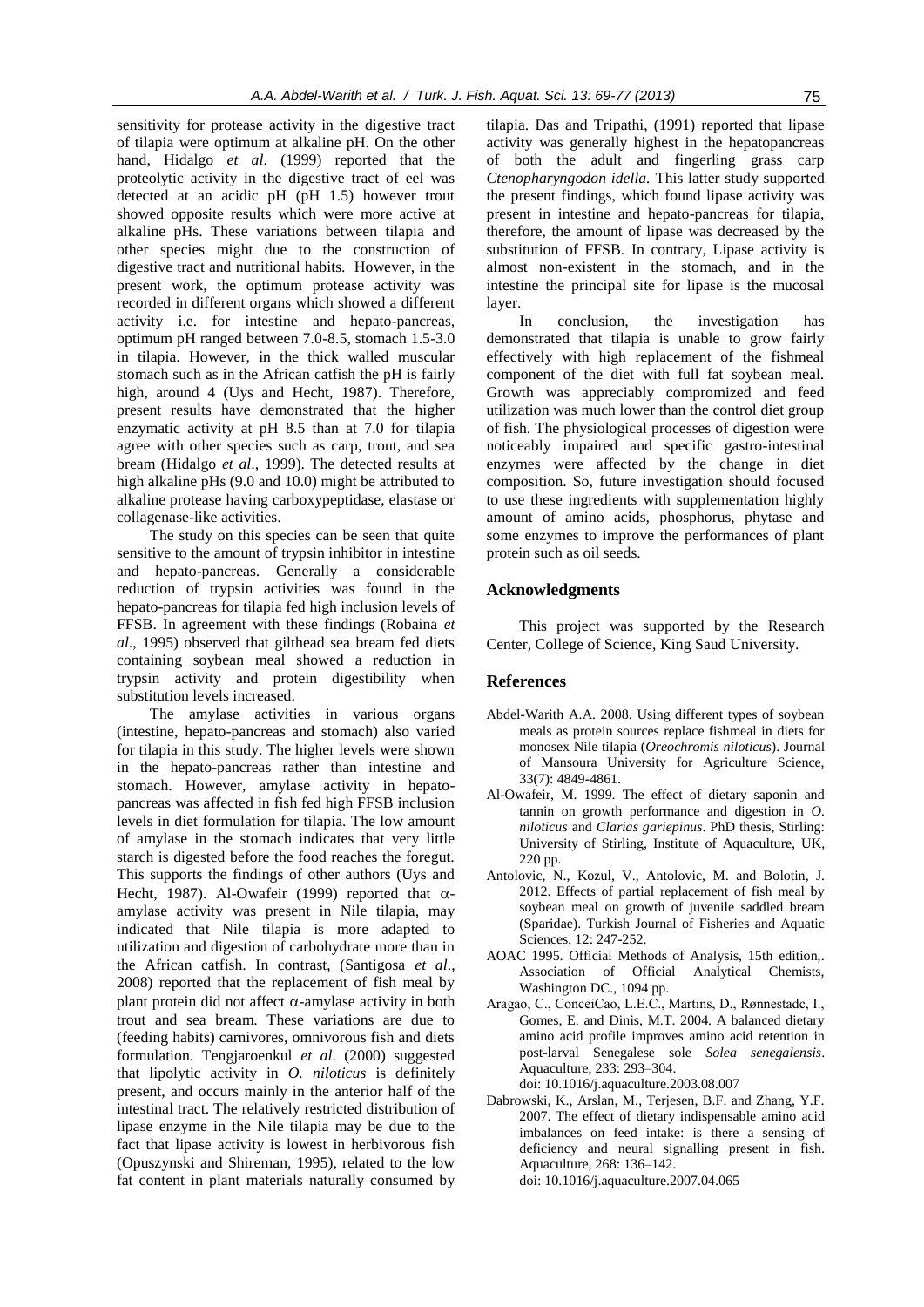- Das, H.M. and Tripathi, S.D. 1991. Studies on digestive enzymes of grass carp, (*Ctenopharyngodon idella* Val.) Aquaculture, 92: 21-32. doi: 10.1016/0044- 8486(91)90005-R
- Davies, S.J. and Morris, P.C. 1997. Influence of multiple amino acid supplementation on the performance of rainbow trout, *Oncorhynchus mykiss* (Walbaum), fed soya based diets. Aquaculture Research, 28: 65–74. doi: 10.1046/j.1365-2109.1997.t01-1-00836.x
- Davies, S.J., Abdel-Warith, A.A. and Gouveia, A. 2011. Digestibility characteristics of selected feed ingredients for developing bespoke diets for Nile tilapia culture in Europe and North America. Journal of the World Aquaculture Society, 42(3): 388-398. doi: 10.1111/j.1749-7345.2011.00478.x
- De Silva, S.S. and Anderson, T.A. 1998. Fish Nutrition in Aquaculture. 2nd Edition Chapman and Hall, London, 317 pp.
- Dias, J., Conceição, L.E.C., Ribeiro, A.R., Borges, P., Valente, L.M.P. and Dinis, M.T. 2009. Practical diet with low fish-derived protein is able to sustain growth performance in gilthead seabream *Sparus aurata* during the grow-out phase. Aquaculture, 293: 255– 262. doi: 10.1016/j.aquaculture.2009.04.042
- El-Beltagy, A.E., El-Adawy, T.A., Rahma, E.H. and El-Bedawey, A.A. 2004. Purification and characterization of an acidic protease from the viscera of bolti fish (*Tilapia nilotica*). Food Chemistry, 86: 33-39. doi: 10.1016/j.foodchem.2003.08.009
- El-Saidy, D.M.S.D. and Gaber, M.M.A. 2002. Complete replacement of fish meal by soybean meal with dietary l-lysine supplementation for *Oreochromis niloticus* (L.) fingerlings. Journal of the World Aquaculture Society, 33: 297–306.

doi: 10.1111/j.1749-7345.2002.tb00506.x

- El-Sayed, A.F.M. 1999. Alternative dietary protein sources for farmed tilapia (*Oreochromis* spp.). Aquaculture, 179: 149-168. doi: 10.1016/S0044-8486(99)00159-3
- Erlanger, B., Kokowsky, N. and Cohen, W. 1961. The preparation and properties of two new chromogenic substrates of trypsin. Arch. Biochem. Biophys., 95: 271-278. doi: 10.1016/0003-9861(61)90145-X
- FAO 2004. FAO FishStat plus. Aquaculture Production 1970–2002, Rome, Italy.
- Fitzsimmons, K. 2000. Future trends of tilapia aquaculture in the Americas. In: B.A. Costa Pierce, J. Rakocy (Eds.), Tilapia Aquaculture in the Americas World Aquaculture Society, Baton Rouge, LA, USA: 252- 264
- Francis, G., Makkar, H.P.S. and Becker, K. 2001. Antinutritional factors present in plant-derived alternate fish feed ingredients and their effects in fish. Aquaculture, 199:197-227. doi: 10.1016/S0044- 8486(01)00526-9
- Hidalgo, M.C., Urea, E. and Sanz, A. 1999. Comparative study of digestive enzymes in fish with different nutritional habits. Proteolytic and amylase activities. Aquaculture, 170: 267-283. doi: 10.1016/S0044- 8486(98)00413-X
- Hussain, S.M., Afzal, M., Rana, S.A., Javid, A. and Iqbal, M. 2011. Effect of phytase supplemetation on growth performance and nutrient digestibility of *Labeo rohita* fingerlings fed on corn gluten meal-based diets. International Journal of Agriculture and Biology, 13(6): 916-922.
- Kaushik, S.J., Coves, D., Dutto, G. and Blanc, D. 2004. Almost total replacement of fish meal by plant protein

sources in the diet of a marine teleost, the European seabass, *Dicentrarchus labrax*. Aquaculture, 230: 391-404. doi: 10.1016/S0044-8486(03)00422-8

- Kunitz, M. 1947. Crystalline soybean trypsin inhibitor: II. General properties. Journal of. General Physiology, 30: 291-310. doi: 10.1085/jgp.30.4.291
- Kuz`mina, V.V. 1990. Temperature influence on the total level of proteolytic activity in the digestive tract of some species of freshwater fishes. Journal of Ichthyology, 30: 97-109.
- Le Moullac, G., Klein, B., Sellos, D. and van Wormhoudt, A. 1997. Adaptation of trypsin, chymotrypsin and αamylase to casein level and protein source in *Penaeus vannamei*. (Crustacea Decapoda). Journal of Experimental Marine Biology Ecology, 208: 107-125. doi: 10.1016/S0022-0981(96)02671-8
- Liener, I.E. 1994. Implications of antinutritional components in soybean foods. Critical Reviews in Food Science and Nutrition 34: 31-67. doi: 10.1080/10408399409527649
- Lin, S. and Luo, L. 2011. Effects of different levels of soybean meal inclusion in replacement for fish meal on growth, digestive enzymes and transaminase activities in practical diets for juvenile tilapia, *Oreochromis niloticus* × *O. aureus*. Animal Feed Science and Technology, 168: 80-87. doi: 10.1016/j.anifeedsci.2011.03.012
- Luo, L., Xue, M. Wu, X., Cai, X., Cao, H. and Liang, Y. 2006. Partial or total replacement of fishmeal by solvent-extracted cottonseed meal in diets for juvenile rainbow trout (*Oncorhynchus mykiss*). Aquaculture Nutrition, 12: 418–424. doi: 10.1111/j.1365- 2095.2006.00443.x
- Moyano, F.J., Diaz, M.I., Diaz, M. and Alarcon, F.J. 1999. Inhibition of digestive proteases by vegetable meals in three fish species; seabream (*Sparus aurata*), tilapia (*Oreochromis niloticus*) and African sole (*Solea senegalensis*). Comparative Biochemistry and Physiology, 122(B): 327-332. doi: 10.1016/S0305-0491(99)00024-3
- Naylor, R.L., Goldburg, R.J., Primavera, J.H., Kautsky, N., Beveridge, M.C.M., Clay, J., Folke, C., Lubchenco, J., Mooney, H. and Troell, M. 2000. Effect of aquaculture on world fish supplies. Nature, 405: 1017- 1024. doi: 10.1038/35016500
- Norton, G. 1991. Proteinase inhibitors. In: F.J.P. D`Mello, C.M. Duffus, J.H. Duffus (Eds.), Toxic Substances in Crop Plants. The Royal Society of Chemistry, Thomas Graham House, Science Park, Cambridge: 68-106.
- Opuszynski, K. and Shireman, J.V. 1995. Digestive mechanisms. In: K. Opuszynski, J.V. Shireman, (Eds.), Herbivorous Fishes: Culture and Use for Weed Management. CRC Press, Boca Raton: 21-31.
- Robaina, L., Izquierdo, M.S., Moyano, F.J., Socorro, J., Vergara, J.M., Montero, D. and Fernandez-Palacios, H. 1995. Soybean and lupin seed meals as protein sources in diets for gilthead sea bream (*Sparus aurata*): nutritional and histological implications. Aquaculture, 130: 219-233. doi: 10.1016/0044- 8486(94)00225-D
- Santiago, C.B. and Lovell, R.T. 1988. Amino acid requirements for growth of Nile tilapia. Journal of Nutrition, 118: 1540-1546.
- Santigosa, E., Sánchez, J., Médale, F., Kaushik, S., Pérez-Sánchez, J. and Gallardo, M.A. 2008. Modifications of digestive enzymes in trout (*Oncorhynchus mykiss*) and sea bream (*Sparus aurata*) in response to dietary